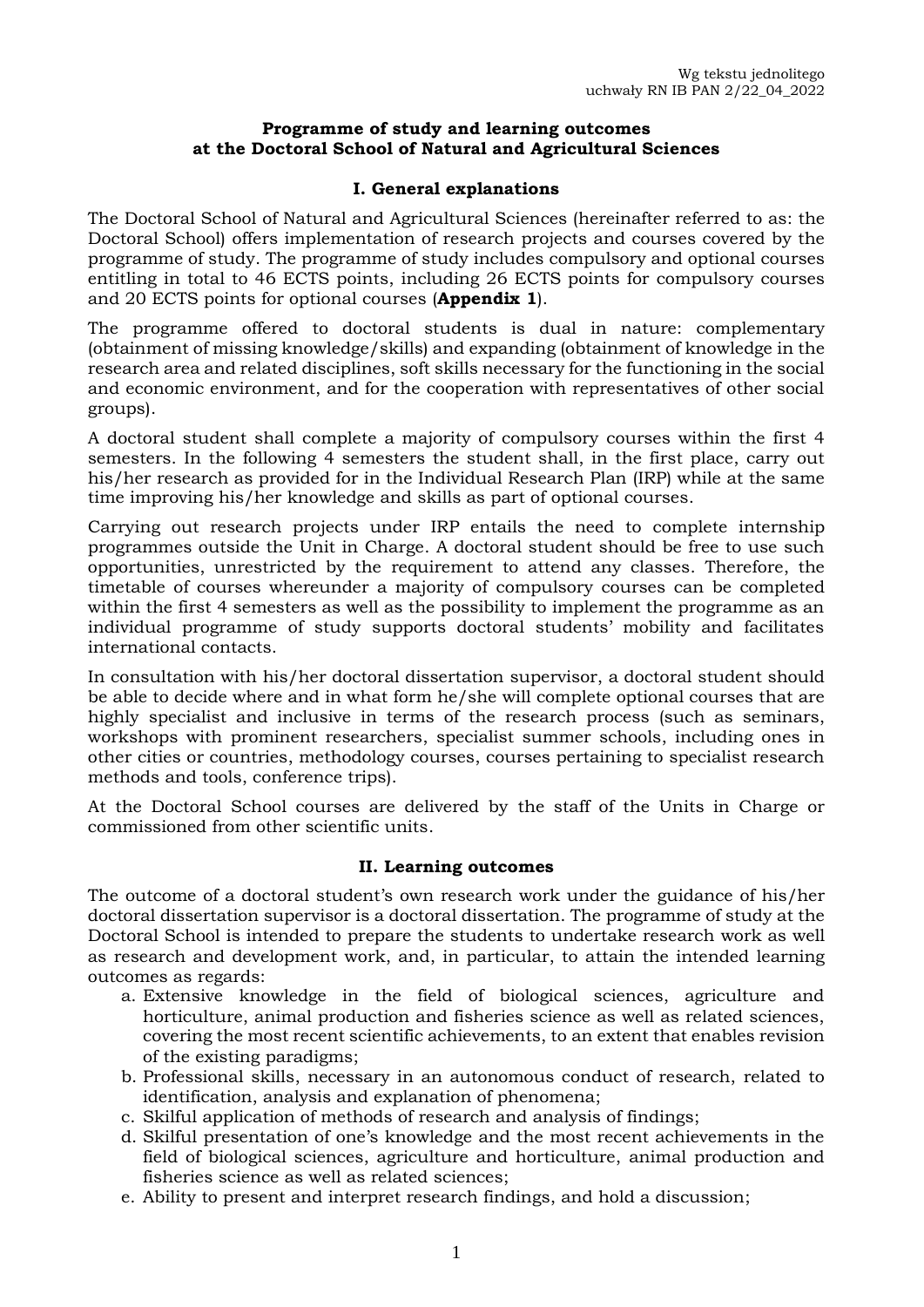f. Social competences associated with scientific activity and the social role of a scholar.

## **III. Programme of study**

- 1. The programme of study at the Doctoral School is delivered in accordance with the description included in this document.
- 2. The programme of study at the Doctoral School leads to the attainment of the learning outcomes specified in **Appendix 2**. Detailed rules for the accomplishment of specific learning outcomes and forms of assessment thereof are set forth in the syllabuses of the courses concerned.
- 3. The rules governing examination and granting credits for the completion of courses are set forth in the syllabuses of the courses concerned.

## **Compulsory courses**:

- a. Block of thematic lectures (min. 60 hours; lecture, tutorial); courses in biological sciences, agriculture and horticulture, animal production and fisheries science are delivered by specialists employed at Units in Charge and are intended to broaden a doctoral student's knowledge of recent achievements in biology, agriculture and horticulture, animal production and fisheries science. The courses are offered every year and are grouped into four thematic blocks:
	- systematics and evolutionism;
	- ecology and environmental protection;
	- contemporary trends in animal raising and breeding, and in plant cultivation;
	- physiology and biochemistry of organisms.
- b. Development of scientific career and communication in science (30 hours, lecture, practical classes); the course is delivered in Polish or English by the staff of the Units of Charge or of other research units, or by invited lecturers; the course is offered each year and is intended to provide a doctoral student with an opportunity to gain knowledge of research financing, compilation of conclusions from and implementation of research projects, as well as to develop a student's ability to perceive and absorb information, and communicate scientific knowledge. The courses prepare the students to apply for the financing of research projects and to present research findings in the form of lectures, posters and scientific and popular science publications;
- c. Statistics (tutorial, practical classes, 30 hours); the course is delivered by the staff of the Units of Charge or of other research units and is intended to improve the student's understanding of the types of data and statistical methods applied in biological sciences, agriculture and horticulture, animal production and fisheries science, selection of methods that are appropriate to a particular type of experiment, design of experiments and interpretation of the findings of empirical research;
- d. Philosophy of nature (30 hours, lecture); the course is delivered by specialists in philosophy and is intended to improve the student's understanding of the key problems in methodology and general philosophy of science, and of selected philosophy of nature issues;
- e. Methodology of research consultations with the doctoral dissertation supervisor (min. 50 hours per year; consultations); cooperation of a doctoral student with his/her doctoral dissertation supervisor involves, in the first place, development of an Individual Research Plan, discussion on the course of the research work conducted by the doctoral student, drafting of a doctoral dissertation, and preparation of a presentation of the findings in a textual form (conference abstracts, scientific publications and popular science publications, etc.), verbal presentations (papers) and posters. Work with the doctoral dissertation supervisor may also include a doctoral student's involvement in the research work (projects) conducted by the supervisor or by other staff members. The goal of the supervisorstudent cooperation is to convey knowledge and skills, and to train the doctoral student in autonomous and team-based research work. Work with the supervisor is credited on the basis of accepting the doctoral student's semester report;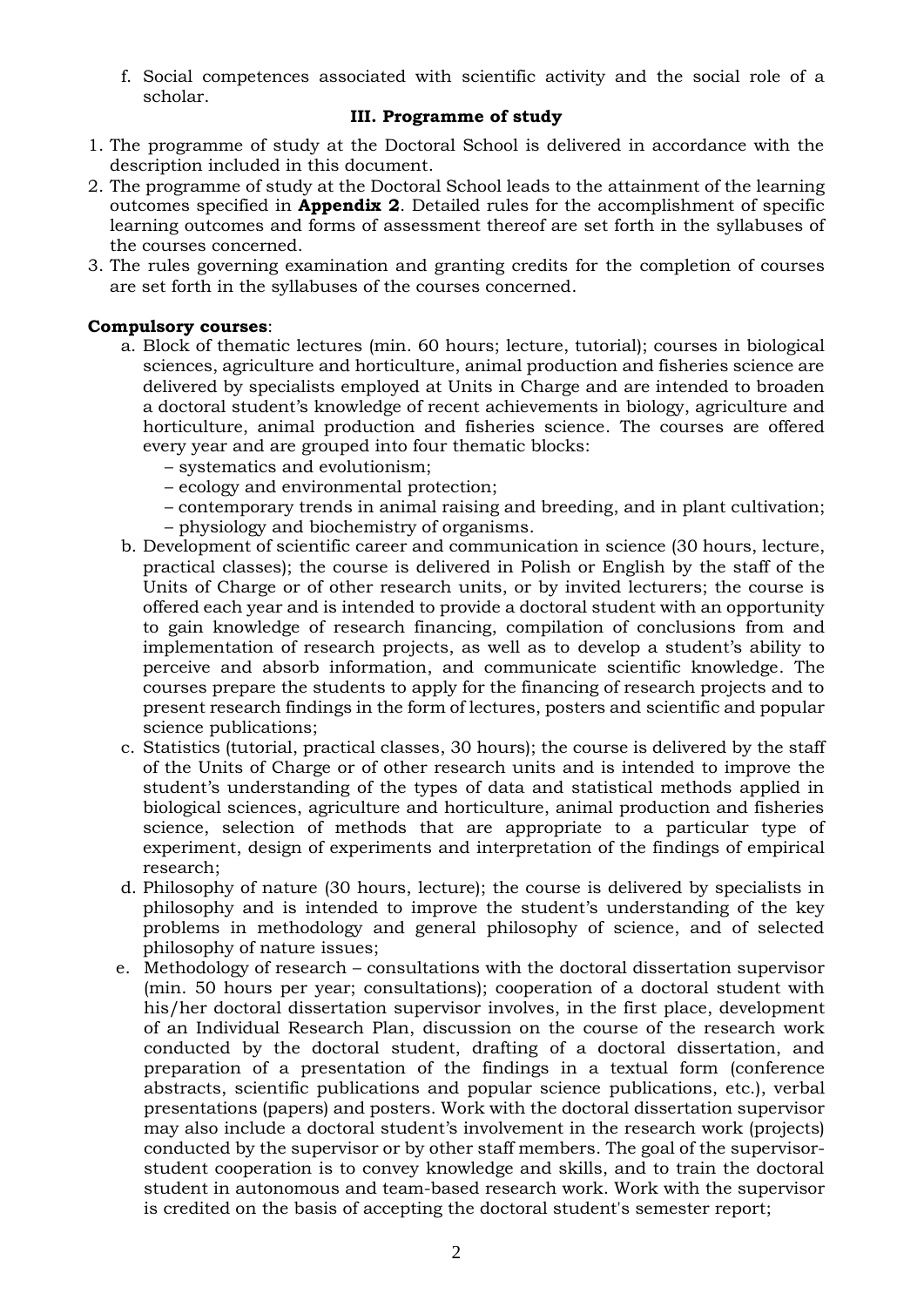f. Scientific Reporting Session (10 hours, seminar); participation of a doctoral student in the Scientific Reporting Session where he/she has an opportunity to familiarise himself/herself with the research work carried out by other doctoral students, helps the student develop the skill of presentation and confrontation of the findings of his/her own research, as well as teaches him/her how to manage and reduce stress associated with public speaking. The course is intended to develop a doctoral student's skill in communicating with the scientific environment and forms part of the basis for assessment of the doctoral student's progress in his/her research work; the credit for the completion of the course is given or refused on an annual basis by the Head of the Doctoral School based on attendance and a paper delivered.

### **The aggregate number of ECTS points for compulsory courses may not be lower than a total of 26 ECTS points throughout the period of study at the Doctoral School**

**Other courses** (optional courses, courses improving professional skills):

- a. Seminars in the area of biological sciences, agriculture and horticulture, animal production and fisheries science, and related sciences, delivered by specialists from Poland and other countries at the Units in Charge; participation in seminars allows a student to obtain a more in-depth knowledge in selected fields of study; a doctoral student may choose a single lecture/seminar; 1 ECST point per 5 hours (participation in 5 seminars);
- b. Doctoral seminars organized by the Doctoral Students' Council of the Doctoral School to expand the knowledge and communication skills; 1 ECTS for 5 hours (participation in 5 seminars);
- c. Sessions, conferences, workshops participation in the scientific community's life, in various forms of scientific meetings (e.g., seminars, sessions, conferences, workshops), held in Poland and abroad, in order to provide a doctoral student with an opportunity to broaden his/her knowledge on his/her field of study and improve communication skills; credits are given/refused based on confirmed active participation in a session, conference, workshop. The doctoral student is entitled to 2 ECTS points per each event he/she actively participated in; active participation in sessions and conferences has to be confirmed by the own or coauthored oral or poster presentation, and in terms of workshop – a certificate of acquired skills has to be provided;
- d. Presentation of science to the society enhances a doctoral student's involvement in a promotion of science. While taking part in a preparation of a presentation/lecture/class for mixed-age social groups, a doctoral student improves his/her skill of presentation of research findings to audiences of varied education backgrounds and interests. A doctoral student may choose from among projects promoting science in society implemented by either the Units in Charge (such as: "Festival of Science", "Nature Workshops", "Nature Lessons", "Institute Open Days" and other projects organised by the Institutes to promote science in the society) or outside them. The doctoral student is entitled to 2 ECTS points per each event he/she actively participated in.
- e. Work for the community of doctoral students developing social competences as the chairman, deputy chairman and/or member of the Doctoral Students' Self-Government of the Doctoral School, 2, 1 and 1 ECTS annually, respectively.

#### **The aggregate number of ECTS points for optional courses may not be lower than 5 ECTS points per year, a minimum of 20 ECTS points throughout the period of study at the Doctoral School**

Credits for the completion of compulsory and optional courses

a. a doctoral student is under an obligation to obtain credits for the completion of compulsory courses within the first 4 semesters; in exceptional situations, upon a doctoral student's request supported by the doctoral dissertation supervisor, the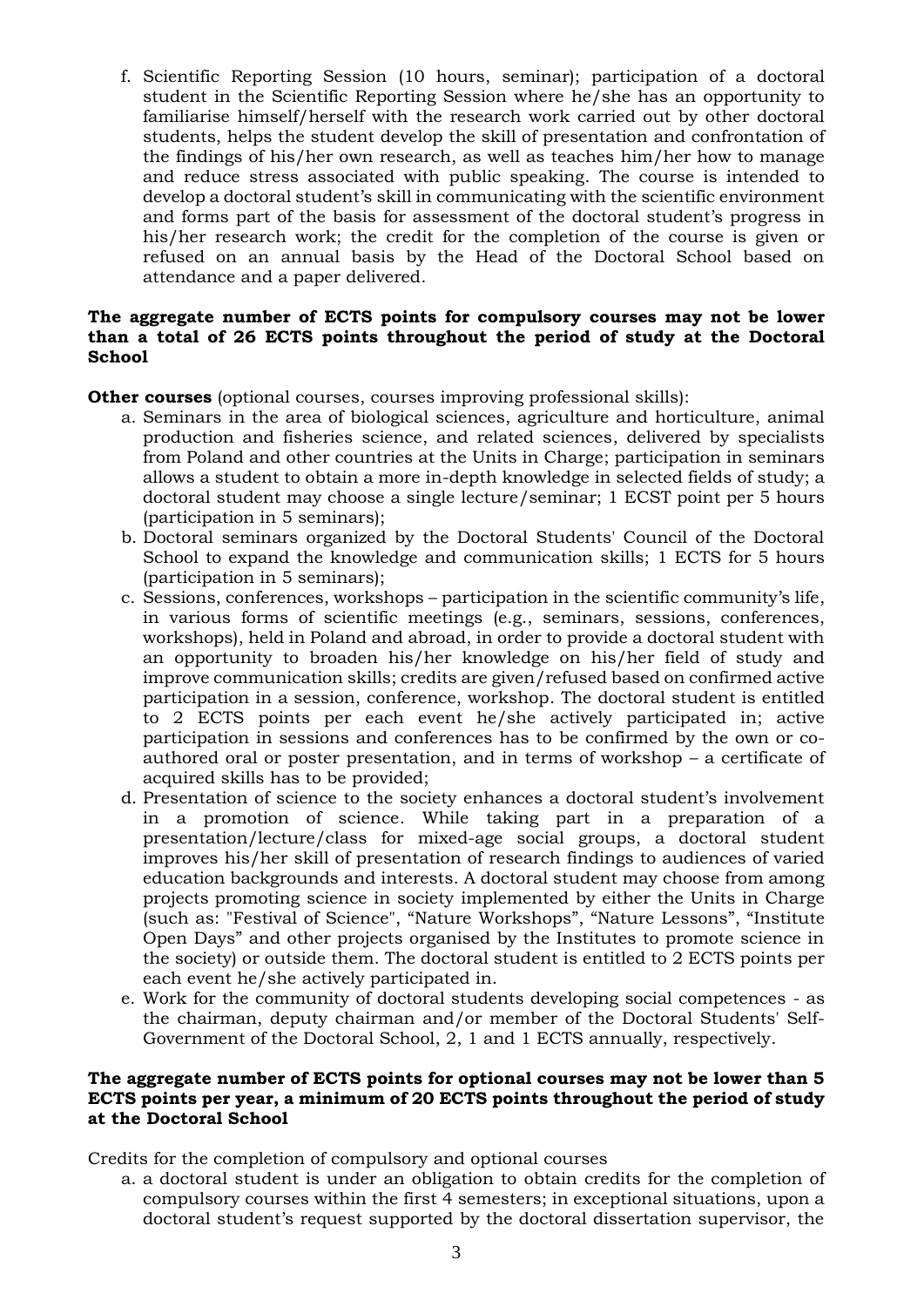Head of the Doctoral School may give his/her consent to credits being obtained for the completion of compulsory courses in subsequent semesters;

- b. credits for the completion of optional courses may be obtained successively within the 8 semesters of the doctoral student's programme of study at the Doctoral School;
- c. credits for the completion of compulsory courses are given/refused by teachers in accordance with the rules laid down in the course syllabuses;
- d. credits for the completion of optional courses are given/refused by the Head of the Doctoral School based on the doctoral student's documented participation in the course indicated in the semester's report;
- e. scoring ECTS points for optional courses in excess of the number required by the programme does not release a student from the obligation to obtain credits for the completion of the compulsory courses;
- f. credits for the completion of courses are given/refused on a semester basis.

## **IV. Doctoral Student's research work**

- 1. A doctoral student's responsibilities:
	- a. A doctoral student is obliged to conduct his/her own autonomous research under the guidance of a doctoral dissertation supervisor;
	- b. A doctoral student should cooperate as a member of research teams on a national and/or international scale;
	- c. Within the first 12 months of study, a doctoral student should draft, in consultation with his/her doctoral dissertation supervisor(s), an Individual Research Plan;
	- d. As part of his/her education at the Doctoral School, a doctoral student should publish at least one scientific paper in a scientific journal or in peer reviewed materials from an international conference, which, in the year the paper was published in its final form, were listed in JCR, or one scientific monograph published by a publishing house which, in the year the monograph was published in its final form, was included in the list compiled in accordance with regulations promulgated pursuant to Article 267(2)(2)(A) of the Law on the Higher Education System and Science, or a chapter in such a monograph, covering a topic that is in line with the area of study offered by the Doctoral School;
- 2. A doctoral student's rights:
	- a. While drafting an Individual Research Plan and a doctoral dissertation, and implementing research projects, a doctoral student shall be provided with substantive support from his/her doctoral dissertation supervisor;
	- b. A doctoral student may apply for an international research scholarship or scientific training agreed with the doctoral dissertation supervisor, director of the relevant Unit in Charge and the Head of the Doctoral School;
	- c. A doctoral student who conducts research may apply for the co-financing thereof to the Unit in Charge employing his/her doctoral dissertation supervisor.

## **V. Manner of assessment of the implementation of the programme of study and research work**

- 1. Detailed rules governing attainment of learning outcomes and forms of assessment thereof are specified in the syllabuses of the relevant courses.
- 2. Following the end of each semester, a doctoral student shall submit a report on the research work and on the implementation of the programme of study and the Individual Research Plan, in the form conforming to the model semester report binding for a given academic year.
- 3. Implementation of the programme of study and of the research conducted by the doctoral student shall be assessed by the Head of the Doctoral School based on the report submitted by the student and the evaluation issued by the doctoral dissertation supervisor.
- 4. Requirements to be met in order to complete an academic semester: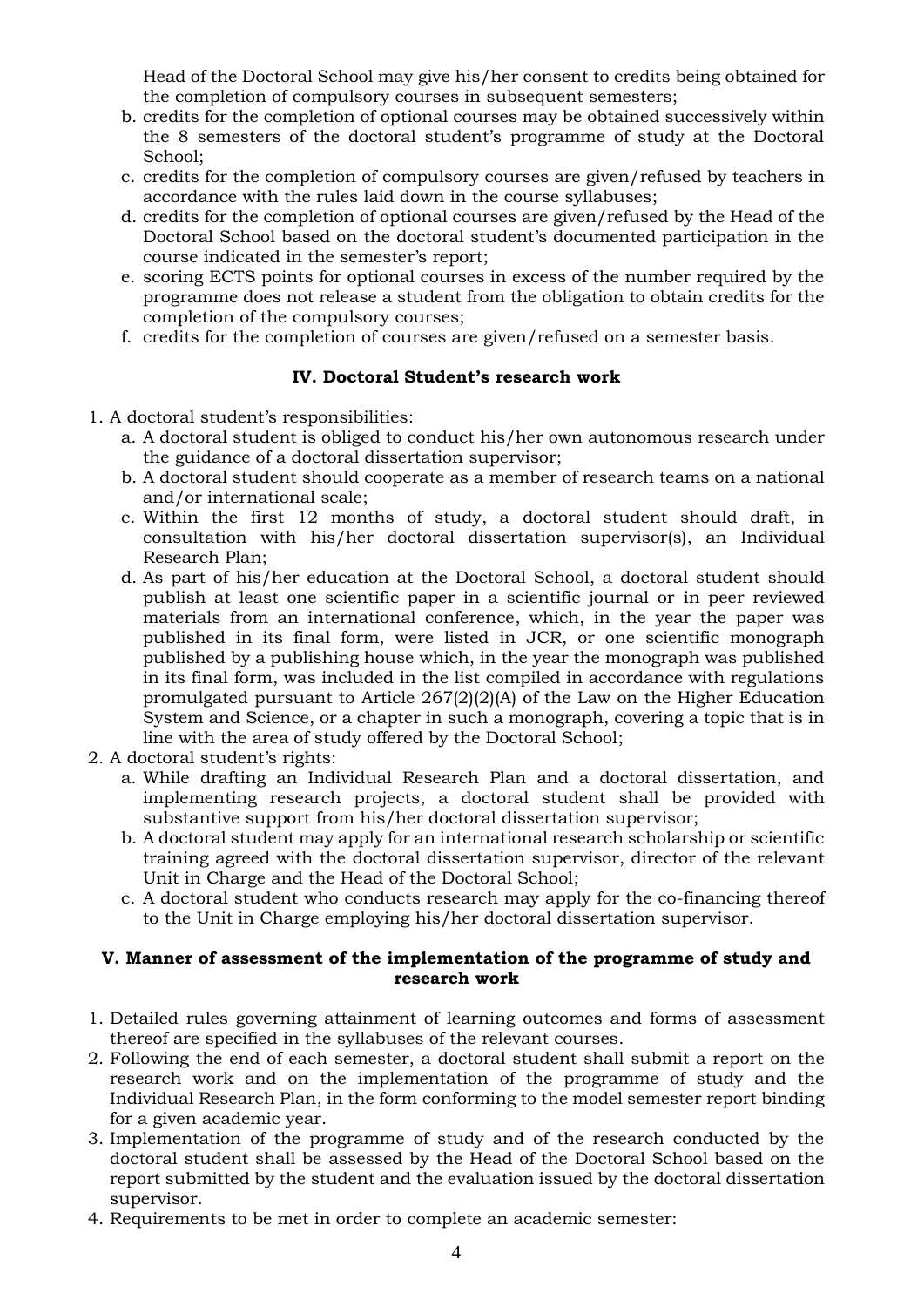- a. credits received for the completion of all the courses provided for in the programme of study;
- b. submission of a report on the completion of the doctoral student's duties.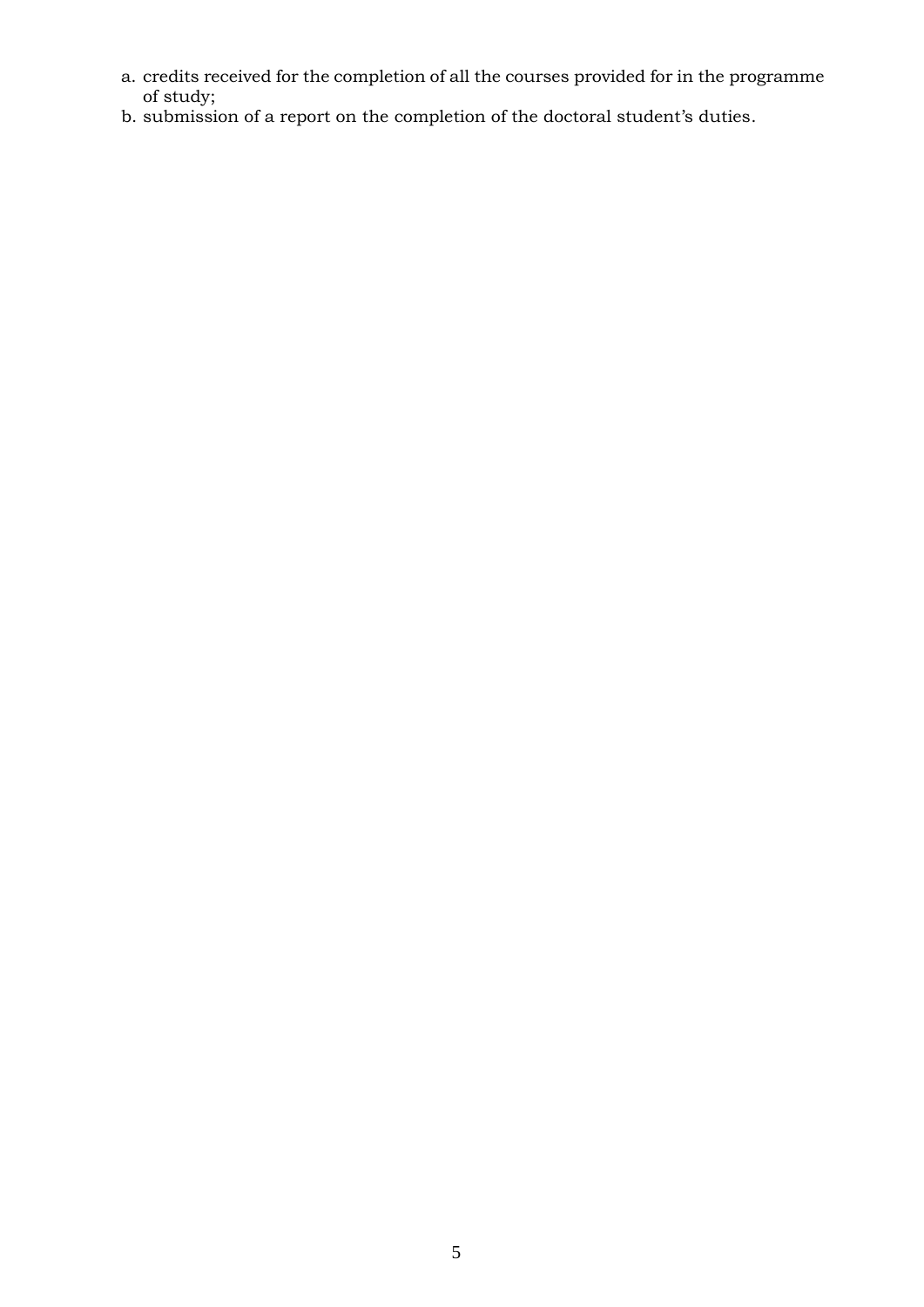## **Programme of study at the Doctoral School of Natural and Agricultural Sciences in the years 2019–2023**

| <b>Courses</b>                                                     |                                      |                          | 4 years                          | $\bf{I}$<br>$\mathbf{I}$                      | III                      | IV                       | Form of                 | <b>Year of</b>            |  |            |             |
|--------------------------------------------------------------------|--------------------------------------|--------------------------|----------------------------------|-----------------------------------------------|--------------------------|--------------------------|-------------------------|---------------------------|--|------------|-------------|
|                                                                    |                                      |                          |                                  | year of studies                               |                          |                          |                         |                           |  | assessment | studies the |
| Type<br>Form                                                       |                                      |                          | Number (ECTS<br>of hours points) | Number of hours<br>(number of ECTS<br>points) |                          |                          | of course<br>completion | course is<br>available to |  |            |             |
| Compulsory                                                         |                                      |                          |                                  |                                               |                          |                          |                         |                           |  |            |             |
| Block of thematic lectures<br>Development of scientific career and | lecture/seminar<br>lecture/practical | 60                       | (4)                              | 30 (2) 30 (2)                                 | $\overline{\phantom{a}}$ | $\overline{\phantom{a}}$ | Examination             | I and II                  |  |            |             |
| communication in science                                           | classes<br>lecture/practical         | 30                       | (2)                              | 30(2)                                         | $-$                      | $\overline{\phantom{a}}$ | Credit                  | I or II                   |  |            |             |
| <b>Statistics</b>                                                  | classes                              | 30                       | (2)                              | 30(2)                                         |                          | $\overline{\phantom{a}}$ | Credit                  | I or II                   |  |            |             |
| Philosophy                                                         | lecture/seminar                      | 30                       | (2)                              | 30(2)                                         | $\overline{\phantom{0}}$ |                          | Credit                  | I or II                   |  |            |             |
| Lectures/seminars in total                                         |                                      | 150                      | (10)                             |                                               |                          |                          |                         |                           |  |            |             |
| Work with the doctoral dissertation supervisor                     |                                      |                          | (12)                             | (3)<br>$\overline{\phantom{a}}$<br>$\sim$     | $(3) - (3) -$            | (3)                      | Credit                  | I, II, III, IV            |  |            |             |
| Scientific Reporting Session                                       |                                      |                          | (4)                              | $(1) - (1) - (1) -$                           |                          | (1)                      | Credit                  | I, II, III, IV            |  |            |             |
| Individual work in total                                           |                                      |                          | (16)                             | (4)<br>$(4) -$<br>$\sim$ $-$                  | (4)                      | (4)                      |                         |                           |  |            |             |
| <b>TOTAL for compulsory courses</b>                                |                                      | $\overline{\phantom{a}}$ | (26)                             |                                               |                          |                          |                         |                           |  |            |             |
| <b>Optional courses</b>                                            |                                      |                          |                                  |                                               |                          |                          |                         |                           |  |            |             |
| Seminars offered by the Institute                                  |                                      |                          | $\overline{\phantom{a}}$         | 5<br>$5\overline{)}$<br>(1)                   | (1) 5 (1) 5 (1)          |                          | Credit                  | I, II, III, IV            |  |            |             |
| Sessions, conferences, workshops                                   |                                      |                          | $\overline{\phantom{a}}$         | (2)<br>$\overline{\phantom{a}}$<br>$\sim$     | $(2) - (2)$              | (2)<br>$\sim$ $-$        | Credit                  | I, II, III, IV            |  |            |             |
| Presentation of science to the society                             |                                      |                          | $\overline{\phantom{a}}$         | (2)<br>$(2) -$<br>$\overline{\phantom{0}}$    |                          | $(2) - (2)$              | Credit                  | I, II, III, IV            |  |            |             |
| <b>TOTAL for optional courses</b>                                  |                                      |                          | (20)                             | $-$ (5) $-$ (5) $-$ (5) $-$                   |                          | (5)                      |                         |                           |  |            |             |
| TOTAL for compulsory and optional courses                          |                                      |                          | (46)                             |                                               |                          |                          |                         |                           |  |            |             |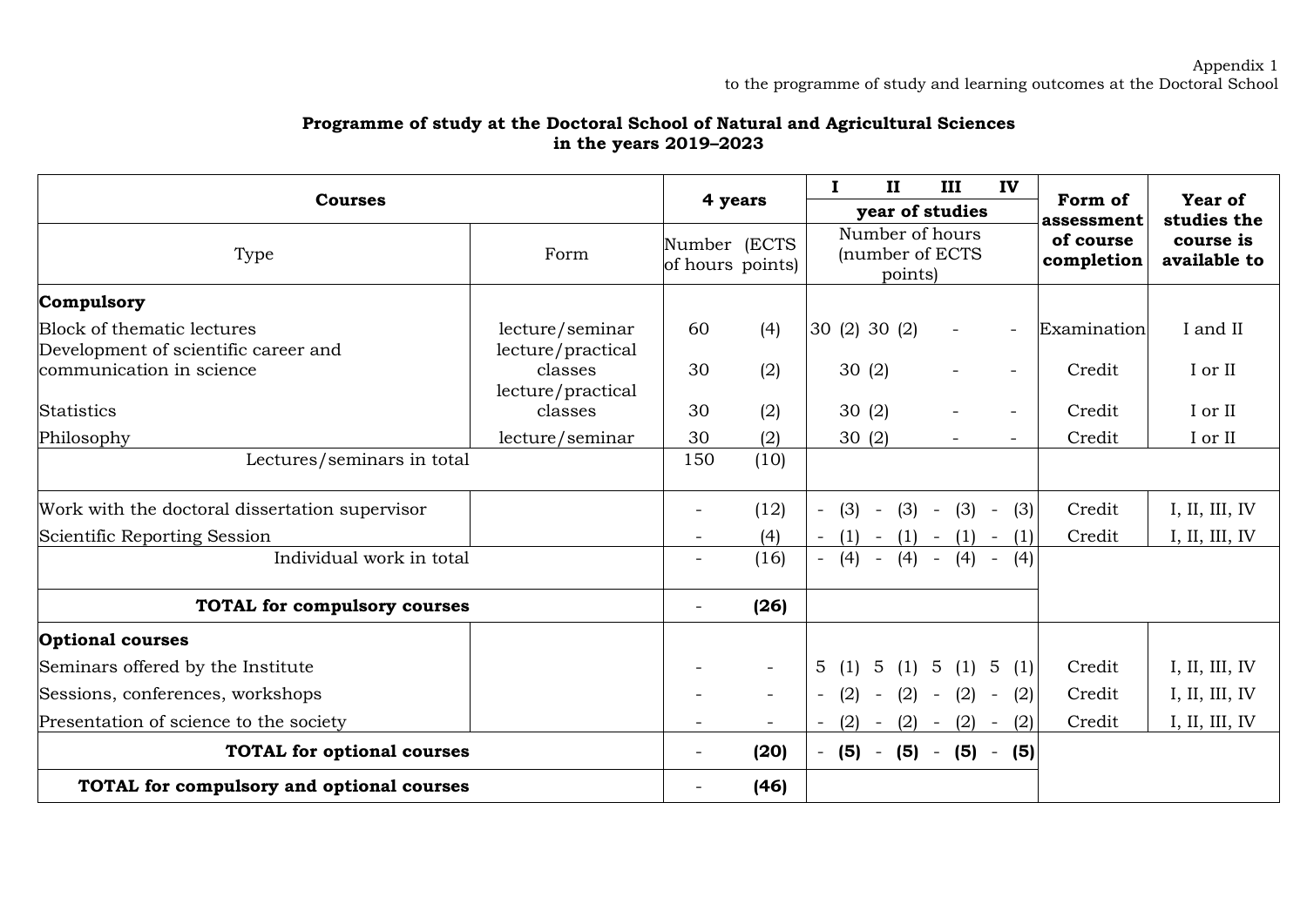#### Appendix 2 to the programme of study and learning outcomes at the Doctoral School

| Table of assumed learning outcomes at the Doctoral School of Natural and Agricultural Sciences (PQF8*) |  |
|--------------------------------------------------------------------------------------------------------|--|
|                                                                                                        |  |

| *Qualification<br>descriptor<br>category                                 | *Descriptors/aspects<br>of fundamental<br>importance                           | *Compone<br>nt code                                                                                                                                                                                                                                                                                                                                                          | *Level 8                             | Learning<br>outcome<br>number<br>for<br>P8 SD                                                                                                                                                                                                                                                                                                                                | <b>Graduate's learning</b><br>outcomes                                                                                                                                                                                                                                             | Manner of attainment of<br>the learning outcomes                                                                                                                                                                               | <b>Methods of assessment</b><br>of the learning<br>outcomes                                                                                                                                                                         |                                                                                                                                                                                                            |
|--------------------------------------------------------------------------|--------------------------------------------------------------------------------|------------------------------------------------------------------------------------------------------------------------------------------------------------------------------------------------------------------------------------------------------------------------------------------------------------------------------------------------------------------------------|--------------------------------------|------------------------------------------------------------------------------------------------------------------------------------------------------------------------------------------------------------------------------------------------------------------------------------------------------------------------------------------------------------------------------|------------------------------------------------------------------------------------------------------------------------------------------------------------------------------------------------------------------------------------------------------------------------------------|--------------------------------------------------------------------------------------------------------------------------------------------------------------------------------------------------------------------------------|-------------------------------------------------------------------------------------------------------------------------------------------------------------------------------------------------------------------------------------|------------------------------------------------------------------------------------------------------------------------------------------------------------------------------------------------------------|
|                                                                          |                                                                                |                                                                                                                                                                                                                                                                                                                                                                              |                                      |                                                                                                                                                                                                                                                                                                                                                                              |                                                                                                                                                                                                                                                                                    | <b>KNOWLEDGE</b>                                                                                                                                                                                                               |                                                                                                                                                                                                                                     |                                                                                                                                                                                                            |
| Knowledge:<br>a graduate has<br>the knowledge<br>and<br>understanding of | Scope and depth -<br>completeness of<br>cognitive perspective<br>and relations | P8S_WG<br>to an extent enabling<br>revision of the existing<br>paradigms - global<br>achievements<br>including theoretical<br>bases and general<br>issues as well as<br>selected detailed<br>issues - relevant for<br>the scientific or artistic<br>discipline<br>key development<br>or artistic disciplines<br>relevant for the<br>programme of study<br>method of research | WO1                                  | demonstrates advanced<br>general knowledge in the field<br>of biological sciences,<br>agriculture and horticulture,<br>animal production and<br>fisheries science, and related<br>sciences, as well as in his/her<br>subject area of research and<br>doctoral dissertation, which<br>the graduate is able to develop<br>and apply creatively in his/her<br>research activity | (a) autonomous acquisition<br>of knowledge, work with<br>the doctoral dissertation<br>supervisor;<br>(b) participation in courses<br>provided for in the<br>programme of study -<br>programme courses;<br>(c) participation in the<br><b>Scientific Reporting</b><br>Session (SRS) | (a) assessment of the<br>work and progress by the<br>doctoral dissertation<br>supervisor;<br>(b) requirements set forth<br>in the programme of<br>study;<br>(c) attendance and oral<br>presentation delivered at<br><b>SRS</b> |                                                                                                                                                                                                                                     |                                                                                                                                                                                                            |
|                                                                          |                                                                                |                                                                                                                                                                                                                                                                                                                                                                              | trends in the scientific             |                                                                                                                                                                                                                                                                                                                                                                              |                                                                                                                                                                                                                                                                                    | <b>W02</b>                                                                                                                                                                                                                     | demonstrates detailed<br>knowledge including the most<br>recent research achievements<br>in the subject area related to<br>his/her research; knowledge<br>of scientific publications in the<br>field covered by his/her<br>research | (a) autonomous acquisition<br>of knowledge, work with<br>the doctoral dissertation<br>supervisor;<br>(b) participation in<br>programme courses;<br>(c) participation in the<br>scientific community's life |
|                                                                          |                                                                                |                                                                                                                                                                                                                                                                                                                                                                              | W <sub>03</sub>                      | demonstrates interdisciplinary<br>knowledge; awareness and<br>understanding of<br>interdependencies between<br>various disciplines, enabling<br>cooperation with specialists<br>representing various subject<br>areas                                                                                                                                                        | (a) autonomous acquisition<br>of knowledge, work with<br>the doctoral dissertation<br>supervisor;<br>(b) participation in<br>programme courses;<br>(c) participation in the<br>scientific community's life                                                                         | (a) assessment of the<br>work and progress by the<br>doctoral dissertation<br>supervisor;<br>(b) requirements set forth<br>in the programme of<br>study;<br>(c) confirmed active<br>participation                              |                                                                                                                                                                                                                                     |                                                                                                                                                                                                            |
|                                                                          | Context/<br>determinants, effects                                              | P8S_WK                                                                                                                                                                                                                                                                                                                                                                       | fundamental dilemmas<br>faced by the | <b>W04</b>                                                                                                                                                                                                                                                                                                                                                                   | demonstrates knowledge and<br>understanding of civilisation-<br>induced threats to natural                                                                                                                                                                                         | (a) autonomous acquisition<br>of knowledge, work with                                                                                                                                                                          | (a) assessment of the<br>work and progress by the                                                                                                                                                                                   |                                                                                                                                                                                                            |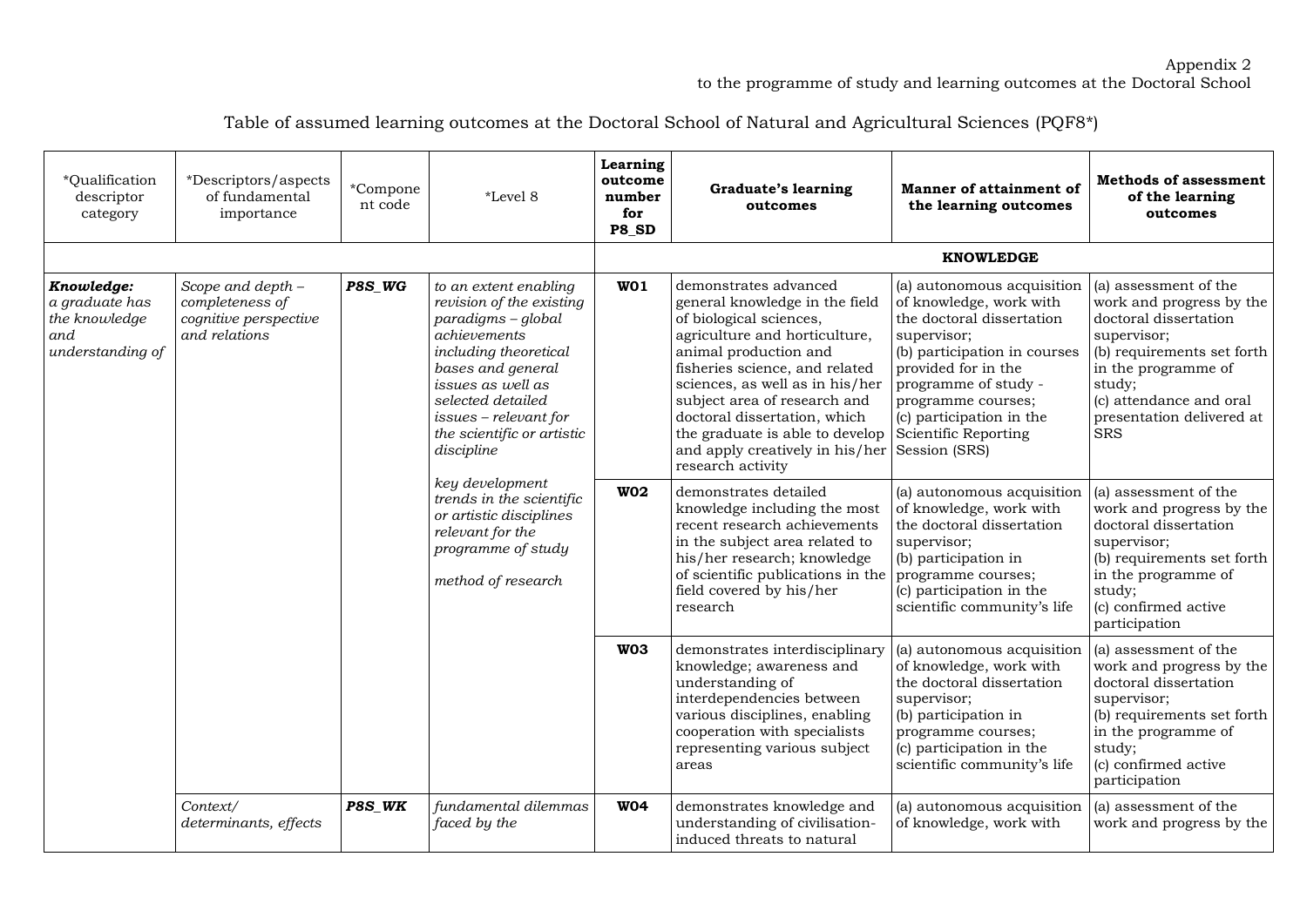| contemporary<br>civilisation<br>economic, legal and<br>other relevant<br>determinants of<br>research activity |                 | environment, including ones<br>induces by technologies<br>applied in agriculture and<br>horticulture; and knows<br>examples of preventing<br>consequences thereof                                                                                                                  | the doctoral dissertation<br>supervisor;<br>(b) participation in<br>programme courses;<br>(c) participation in the<br>scientific community's life                                                                                                   | doctoral dissertation<br>supervisor;<br>(b) requirements set forth<br>in the programme of<br>study;<br>(c) confirmed active<br>participation                                                              |
|---------------------------------------------------------------------------------------------------------------|-----------------|------------------------------------------------------------------------------------------------------------------------------------------------------------------------------------------------------------------------------------------------------------------------------------|-----------------------------------------------------------------------------------------------------------------------------------------------------------------------------------------------------------------------------------------------------|-----------------------------------------------------------------------------------------------------------------------------------------------------------------------------------------------------------|
|                                                                                                               | <b>W05</b>      | explains selected general<br>philosophy issues and issues<br>relevant for life scientists                                                                                                                                                                                          | (a) participation in<br>lectures/seminars;<br>(b) participation in the<br>scientific community's life<br>(sessions, conferences,<br>workshops, seminars,<br>Doctoral Students'<br>Seminars)                                                         | (a) assessment of the<br>work and progress by the<br>doctoral dissertation<br>supervisor;<br>(b) requirements set forth<br>in the programme of<br>study;<br>(c) confirmed active<br>participation         |
|                                                                                                               | <b>W06</b>      | demonstrates knowledge of<br>the research methods and<br>tools necessary for the<br>solution of research problems<br>(in a laboratory and on site),<br>including methods of<br>statistical analysis                                                                                | (a) autonomous acquisition<br>of knowledge, work with<br>the doctoral dissertation<br>supervisor;<br>(b) participation in<br>programme courses;<br>(c) participation in the<br>scientific community's life                                          | (a) assessment of the<br>work and progress by the<br>doctoral dissertation<br>supervisor;<br>(b) requirements set forth<br>in the programme of<br>study;<br>(c) confirmed active<br>participation         |
|                                                                                                               | W <sub>07</sub> | knows the rules of preparation<br>of scientific publications, oral<br>presentations and posters<br>showing research findings,<br>and significance of such<br>scientific evidence; knows the<br>principal methods of<br>evaluation of scientific<br>publications                    | (a) autonomous acquisition<br>of knowledge, work with<br>the doctoral dissertation<br>supervisor;<br>(b) participation in SRS;<br>(c) active participation in<br>the scientific community's<br>life (sessions, conferences,<br>workshops, seminars) | (a) assessment of the<br>work and progress by the<br>doctoral dissertation<br>supervisor;<br>(b) attendance along with<br>oral presentation<br>delivered at SRS;<br>(c) confirmed active<br>participation |
|                                                                                                               | <b>W08</b>      | demonstrates basic knowledge<br>of the rules for obtaining<br>funds for research from<br>various sources; knowledge of<br>methods of evaluation of<br>research projects; and basic<br>knowledge of legal and ethical<br>determinants of research<br>activity and researcher's work | (a) autonomous acquisition<br>of knowledge, work with<br>the doctoral dissertation<br>supervisor;<br>(b) participation in<br>lectures, seminars and<br>workshops;<br>(c) participation in<br>programme courses                                      | (a) assessment of the<br>work and progress by the<br>doctoral dissertation<br>supervisor;<br>(b) confirmed active<br>participation                                                                        |
|                                                                                                               |                 |                                                                                                                                                                                                                                                                                    | <b>SKILLS</b>                                                                                                                                                                                                                                       |                                                                                                                                                                                                           |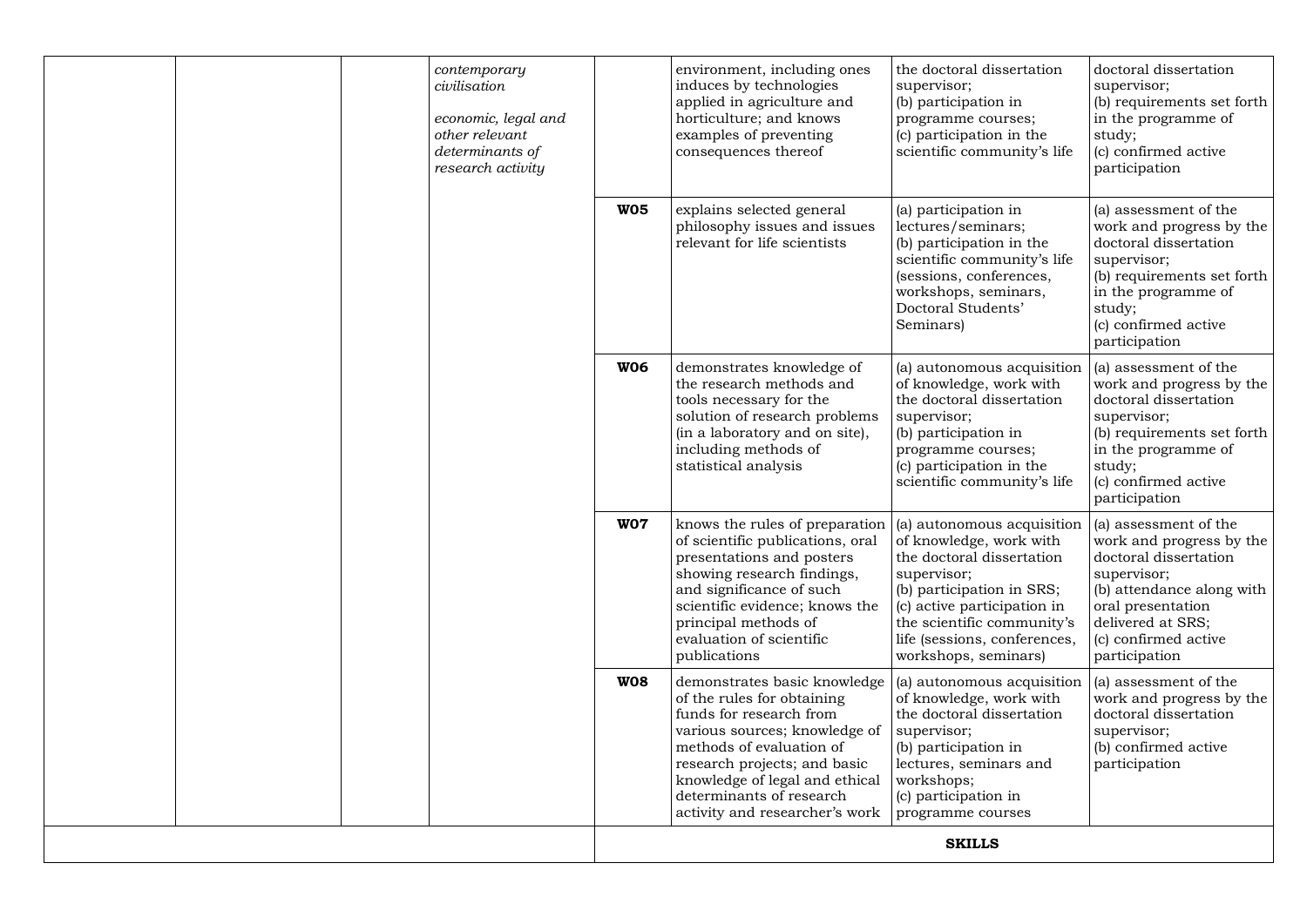| Skills: a<br>graduate is able<br>to | Utilisation of<br>knowledge/problem<br>solving and task<br>completion | P8S_UW<br>utilise knowledge in<br>various fields of<br>to creatively identify,<br>complex problems or<br>complete research<br>tasks, and in<br>particular:<br>and subject-matter of<br>research hypothesis,<br>- to develop research<br>methods, techniques<br>manner<br>- draw conclusions<br>based on research<br>findings<br>transfer research<br>findings to the<br>economic and social<br>domain<br>PS8_UK<br>disseminate research<br>findings, also in<br>popular science forms;<br>initiate a debate<br>participate in a<br>scientific discourse<br>use a scientific<br>language with<br>sufficient proficiency to<br>enable participation in<br>international scientific<br>and professional<br>community | science or art in order<br>formulate and solve in<br>an innovative manner<br>- to define the purpose<br>research, formulate the<br>and tools, and combine<br>the same in a creative | <b>U01</b>                                                                                                                                                                                                                                                                                                                                                                                                                                                                                                                                                                                                         | is able to explain biological<br>phenomena and processes based on<br>his/her knowledge acquired from<br>various sources; is able to select<br>and interpret data collected                                                                                      | (a) autonomous work,<br>work with the<br>doctoral dissertation<br>supervisor;<br>(b) active participation<br>in the scientific<br>community's life;<br>(c) preparation of a<br>doctoral dissertation                                                          | (a) assessment of the<br>work and progress by the<br>doctoral dissertation<br>supervisor;<br>(b) documented active<br>participation;<br>(c) doctoral dissertation       |
|-------------------------------------|-----------------------------------------------------------------------|-------------------------------------------------------------------------------------------------------------------------------------------------------------------------------------------------------------------------------------------------------------------------------------------------------------------------------------------------------------------------------------------------------------------------------------------------------------------------------------------------------------------------------------------------------------------------------------------------------------------------------------------------------------------------------------------------------------------|-------------------------------------------------------------------------------------------------------------------------------------------------------------------------------------|--------------------------------------------------------------------------------------------------------------------------------------------------------------------------------------------------------------------------------------------------------------------------------------------------------------------------------------------------------------------------------------------------------------------------------------------------------------------------------------------------------------------------------------------------------------------------------------------------------------------|-----------------------------------------------------------------------------------------------------------------------------------------------------------------------------------------------------------------------------------------------------------------|---------------------------------------------------------------------------------------------------------------------------------------------------------------------------------------------------------------------------------------------------------------|-------------------------------------------------------------------------------------------------------------------------------------------------------------------------|
|                                     |                                                                       |                                                                                                                                                                                                                                                                                                                                                                                                                                                                                                                                                                                                                                                                                                                   |                                                                                                                                                                                     | U02                                                                                                                                                                                                                                                                                                                                                                                                                                                                                                                                                                                                                | has the ability of autonomously<br>searching for and using scientific<br>information, compiling and<br>processing databases, drafting<br>texts, employing various<br>presentation techniques                                                                    | (a) autonomous work,<br>work with the<br>doctoral dissertation<br>supervisor;<br>(b) active participation<br>in the scientific<br>community's life<br>(sessions,<br>conferences,<br>workshops,<br>seminars);<br>(c) preparation of a<br>doctoral dissertation | (a) assessment of the<br>work and progress by the<br>tutor/doctoral<br>dissertation supervisor;<br>(b) documented active<br>participation;<br>(c) doctoral dissertation |
|                                     |                                                                       |                                                                                                                                                                                                                                                                                                                                                                                                                                                                                                                                                                                                                                                                                                                   | <b>U03</b>                                                                                                                                                                          | is able to prepare and present<br>(using modern methods) and<br>discuss his/her findings within and<br>outside the scientific community;<br>is able to obtain information related<br>to scientific activity, communicate<br>with specialists in the discipline<br>he/she studies as well as with<br>specialists representing other<br>subject areas and disciplines, both<br>in his/her native and foreign<br>languages; is able to utilise his/her<br>knowledge to search for, analyse,<br>assess, select and integrate<br>information from various sources,<br>and formulate critical judgments<br>based thereon | (a) autonomous work,<br>work with the<br>doctoral dissertation<br>supervisor;<br>(b) preparation of a<br>scientific paper for<br>publication<br>(c) active participation<br>in the scientific<br>community's life,<br>presentation of<br>science to the society | (a) assessment of the<br>work and progress by the<br>doctoral dissertation<br>supervisor;<br>(b) published scientific<br>paper<br>(c) documented active<br>participation                                                                                      |                                                                                                                                                                         |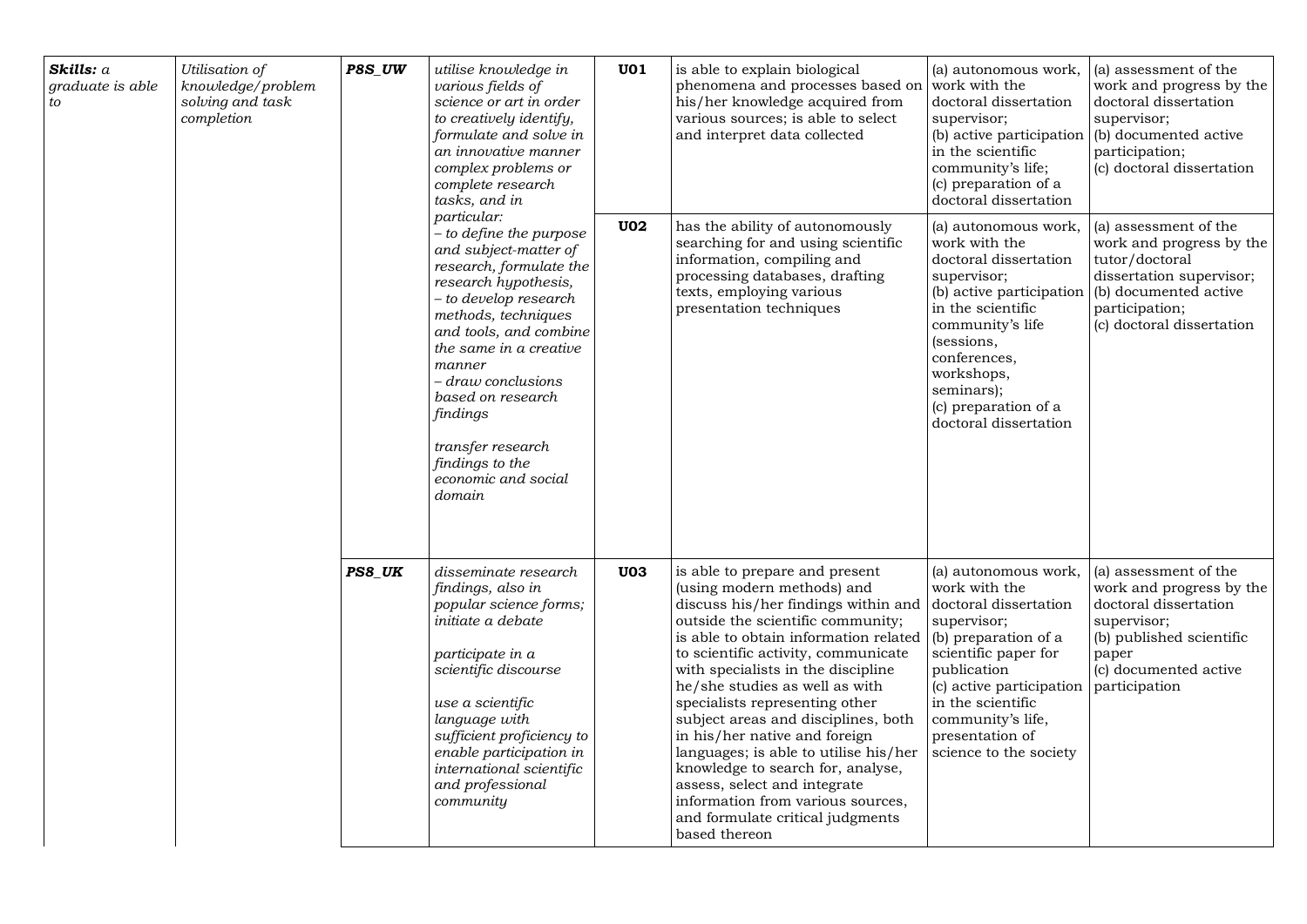|                                                        |        | P8S_UU                                                                                                                                        | autonomously plan<br>and act to the benefit<br>of his/her own<br>development as well<br>as inspire and arrange<br>for development of<br>other people<br>develop a programme<br>of education or training<br>and implement it using<br>modern methods and<br>tools | <b>U04</b>                                                                                                                                                                                                                                                                                                                                                                                                                                                                                                                                   | is able to plan and carry out<br>research falling within the scope of<br>his/her interests; demonstrates the<br>ability of managing the work of a<br>research team and cooperating with<br>other research teams; is able to<br>communicate knowledge to and<br>develop skills, using appropriate<br>methods, of various audience<br>groups; demonstrates the ability of<br>presenting his/her scientific<br>achievements in scholarly<br>discussions; has the skill of<br>arguing, formulating his/her own<br>original opinions, drawing<br>conclusions and arriving at problem<br>syntheses | (a) autonomous work,<br>work with the<br>doctoral dissertation<br>supervisor;<br>(b) preparation of a<br>doctoral dissertation                                                                                              | (a) assessment of the<br>work and progress by the<br>doctoral dissertation<br>supervisor;<br>(b) doctoral dissertation |
|--------------------------------------------------------|--------|-----------------------------------------------------------------------------------------------------------------------------------------------|------------------------------------------------------------------------------------------------------------------------------------------------------------------------------------------------------------------------------------------------------------------|----------------------------------------------------------------------------------------------------------------------------------------------------------------------------------------------------------------------------------------------------------------------------------------------------------------------------------------------------------------------------------------------------------------------------------------------------------------------------------------------------------------------------------------------|----------------------------------------------------------------------------------------------------------------------------------------------------------------------------------------------------------------------------------------------------------------------------------------------------------------------------------------------------------------------------------------------------------------------------------------------------------------------------------------------------------------------------------------------------------------------------------------------|-----------------------------------------------------------------------------------------------------------------------------------------------------------------------------------------------------------------------------|------------------------------------------------------------------------------------------------------------------------|
|                                                        |        |                                                                                                                                               |                                                                                                                                                                                                                                                                  |                                                                                                                                                                                                                                                                                                                                                                                                                                                                                                                                              |                                                                                                                                                                                                                                                                                                                                                                                                                                                                                                                                                                                              | <b>SOCIAL COMPETENCES</b>                                                                                                                                                                                                   |                                                                                                                        |
| Social<br>competences:<br>a graduate is<br>prepared to | P8S_KK |                                                                                                                                               | provide a critical<br>review of the<br>achievements in the<br>scientific or artistic<br>discipline represented<br>provide a critical<br>assessment of his/her<br>own contribution to a                                                                           | <b>K01</b>                                                                                                                                                                                                                                                                                                                                                                                                                                                                                                                                   | understands and feels the need for<br>continued enhancement of his/her<br>professional and personal<br>competences - through continued<br>education, in particular in his/her<br>own scientific discipline                                                                                                                                                                                                                                                                                                                                                                                   | (a) autonomous work,<br>work with the<br>doctoral dissertation<br>supervisor;<br>(b) participation in the $\vert$ (b) documented active<br>scientific community's<br>life;<br>(d) presentation of<br>science to the society | (a) assessment of the<br>work and progress by the<br>doctoral dissertation<br>supervisor;<br>participation             |
|                                                        |        | development of such a<br>discipline<br>recognise the<br>importance of<br>knowledge for the<br>solution of cognitive<br>and practical problems | <b>K02</b>                                                                                                                                                                                                                                                       | demonstrates a critical approach<br>both to his/her own and other<br>people's research work; is aware of<br>the level and originality of his/her<br>research concepts, the ability to<br>implement a research project, the<br>level of creativity and relevance of<br>his/her contribution to<br>development of the scientific<br>discipline studied; demonstrates<br>creativity in the search for new<br>areas of research and in<br>management of the course of such<br>research, and actively participates<br>in scientific communication | (a) autonomous work,<br>work with the<br>doctoral dissertation<br>supervisor;<br>(b) participation in the $($ b) documented<br>scientific community's<br>life;<br>(c) preparation of a<br>public defence of a<br>doctoral dissertation                                                                                                                                                                                                                                                                                                                                                       | (a) assessment of the<br>work and progress by the<br>doctoral dissertation<br>supervisor;<br>participation                                                                                                                  |                                                                                                                        |